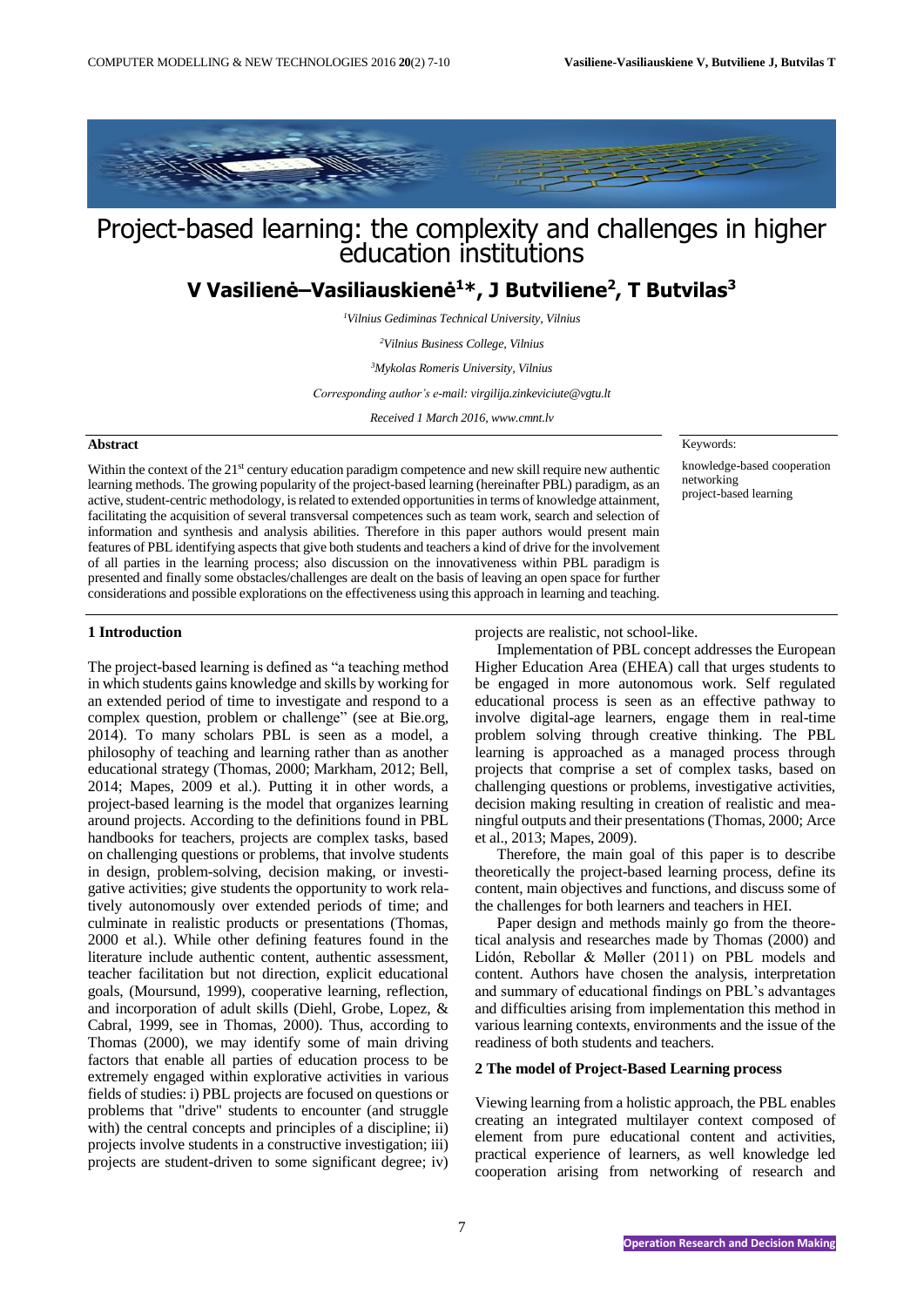educational organisations and business companies (see Figure 1 below). This way the organised and managed learning-teaching continues process produces a qualitatively new learning environment, which ultimately not only enhances overall educational capacities, address the 21st century demands of business world and education but also puts in practice a culture of the learning organisation (Lidón, Rebollar & Møller, 2011).



FIGURE 1 The PBL training model (Lidón, Rebollar & Møller, 2011)

These characteristics, as Thomas (2000) would stress out, can include the topic, the tasks, the roles that students play, the context within which the work of the project is carried out, the collaborators who work with students on the project, the products that are produced, the audience for the project's products, or the criteria by which the products or performances are judged. Shortly PBL incorporates real-life challenges where the focus is on authentic (not simulated) problems or questions and where solutions have the potential to be implemented. Putting in addition to the figure, shown above, along with Thomas (2000) we may state that PBL incorporates three possible paradigms based on the following aspects, such as: i) outward bound wilderness expeditions; ii) postsecondary models of "problem-based" learning, and finally iii) university-based research in cognition and cognitive science applications. Therefore figure 1 takes in it education, practice, and knowledge; all these components are mainly achieved and assessed by participating in real-life settings and in some cases – in simulative contexts. Through this model PBL incorporates and bridges up educational institutions with business corporations, and integrates students into the paradigm that goes from "theory-to-practice" and the way around.

#### **3 The main objectives of Project-Based Learning processes**

The main objectives of the method include increased student's motivation; training of valuable skills as planning and organization of the research-based learning process that will build a strong foundation for their future in a global economy; encouraging creative thinking and social skill.

According to Bell (2014), a student-driven and teacherfacilitated approach to the learning rests on such core pillars as:

- Questions-driven learning for building knowledge;
- Student choice based research under the teacher's supervision;
- Collaborative work and communication;
- Authentic projects focused on real-world problems to find solutions.

Projects as enablers to combine all mentioned aspects are seen as the curriculum. Learners through projects encounter and get familiar with central concepts of the discipline. Students are encouraged to think out of the box investigating problem related environment through open-ended questions. They must craft diverse activities in teams and individually. Projects support inter-disciplinary approach. They allow building connections between various themes and topics embracing two or more disciplines. Also, projects enable Millennial to exercise extensively their technological skills.

The uniqueness of the project based learning offers not only a greater flexibility to students, but also transforms teachers' role. In case of PBL, teachers undertake a role of facilitators, who can overcome the boundaries and limitations of the traditional classes. The method empowers academicians apply various tools combining them in a way to boost an interest and motivation of students. On the other hand, it fosters collaborative culture between teachers calling them to share knowledge and pool recourses overcoming professional "silos", but also geographical boundaries and time zones. Admittedly that teachers, who are less familiar with technology-rich environment, 21st century project based teaching can be a challenge.

As Boss and Krauss (2007) admit, implementation of PBL turns teachers in lifelong learners. They are forced to conduct more research or seek out advice from business representatives. Designing projects requires long hours of planning. Also, PBL asks teachers to rethink and redesign students' assessment methods in order to reflect multiply grades and achievements doing projects.

#### **4 The benefits of Project-Based Learning**

Benefits arising from the PBL were acknowledged long before the 21<sup>st</sup> century. For instance, Dewey has already emphasized that "learning by doing has great benefit in shaping students' learning. High-quality experiences, as well as continuity of experiences, are paramount" (Dewey, 1938). Therefore for many years the PBL methodology has been exercised in fields of technical and engineering education. Nowadays it is becoming a preferred method worldwide across diverse discipline fields.

Also various research studies indicate that implementtation of PBL bring tangible changes in learning-teaching experiences and learning environment. To Thomas (2000), project based learning transforms students work habits and effectiveness. As Boss and Krauss point out students acquire "new patterns of thinking, they learn how to capitalize on the wisdom of the group, and, most importantly, they continually learn how to learn together" (Boss and Krauss, 2007, p. 30). As a rule, students demonstrate a greater interest, engagement and mastery approaching various disciplines. Thus the project based learning contributes in growth of community of practice.

Professional learning of teachers differs from a peer-topeer collaboration of students. The PBL brings together like-minded people forming teachers' learning communities. It enables increase of a critical mass of educators who share the same goal. Innovative thinking teachers together can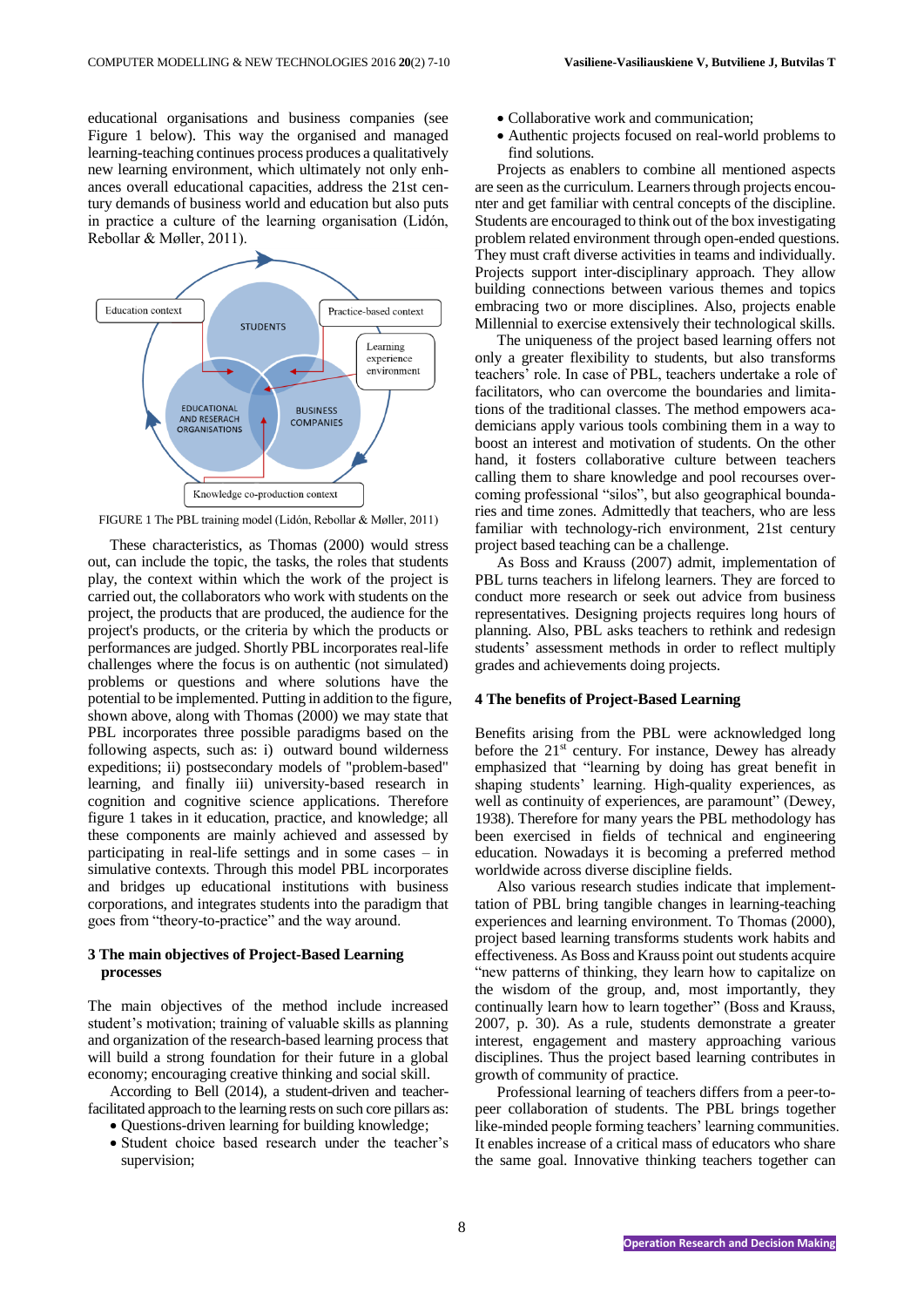lobby seeking to decrease teachers' isolation through more extensive networking in- and out the educational sector; increase shared responsibility, improve time and recourse management, better cope with technological challenges, gain more power promoting time needed changes in a systematic way.

From the perspective of business, PBL method is also a source of a set of benefits. Projects require real-life problems, and thus open door for business organisations to better articulate and share business needs, test new business ideas just at a symbolic cost. Being participants of learning environment, companies can shape teaching-learning process specifying existing gaps in education field, share special training modules, launch internships in order to grow talents for their own needs. The PBL enables business organisations to avoid additional investment and risks that are related with retraining of post- graduates and prevent misuse of managers' time involved in the development of specialists.

# **5 Challenges for teachers and learners using Project-Based Learning approach**

As Thomas (2000) and other scientists (e.g. Edelson et al., 1999; Lidón, Rebollar & Møller, 2011; Bell, 2014; Mapes, 2009) would point out about the existing problems/difficulties while implementing PBL method with students, there could be such aspects of challenges indicated: i) research on PBL implementation is largely limited to research on project-based science administered by teachers with limited prior experience with PBL. From this research, there is evidence that PBL is relatively challenging to plan and enact. Keeping the limitations of this research in mind, it is probably fair to say that most teachers will find aspects of PBL planning, management, or assessment fairly challenging and will benefit from a supportive context for PBL administration; ii) there is some evidence that students have difficulties benefiting from self-directed situations, especially in complex projects. Chief among these difficulties are those associated with initiating inquiry, directing investigations, managing time, and using technology productively. The effectiveness of PBL as an instructional method may depend, to a greater extent than we recognize, on the incorporation of a range of supports to help students learn how to learn (see in Thomas, 2000).

For instance, Edelson et al. (1999) in their researches would mainly focus on inquiry-based learning approach, however, this is tightly linked to what we have just descrybed as project-based learning and some of the issues arising within inquiry-based learning might appear almost the same in using PBL method as well. These major issues, as authors would identify, are as follows:

1) *Students' motivation, their willingness*: for students to engage in a way that can contribute to meaningful learning they must be sufficiently motivated. PBL as well as the inquiry-based learning require a higher level of motivation on the part of learners than is demanded by most traditional educational activities. To foster learning, that motivation must be the result of interest in the investigation, its results, and their implications. When students are not sufficiently motivated, they simply either fail to participate or they participate in a disengaged manner that does not

support learning.

- 2) *Knowing the ways of how to explore and investigate the cases*. For students to engage in both PBL and in inquiry, they must know how to perform the tasks that their investigation requires, they must understand the goals of these practices, and they must be able to interpret their results. Scientific investigation techniques such as data collection and analysis can be complicated and typically require a level of precision and care that are not required of students in their everyday experiences. If students are not able to master these techniques, then they cannot conduct investigations that yield meaningful results.
- 3) *Knowledge that students have from previous experience*. The formulation of research questions, the development of a plan, and the data collection, analysis, and interpretation of that data – all require both scientific and practical experience/knowledge. In designing an appropriate PBL process, the challenge might appear in providing opportunities for learners to both develop and apply that scientific understanding. If students lack this knowledge and the opportunity to develop it, then they will be unable to complete meaningful explorations.
- 4) *Managerial skills*. To achieve the ultimate goal, students must be able to organize and manage complex, extended activities. An investigation requires planning and coordination of activity and the management of resources and work products. Students are not typically asked to manage extended complex processes as part of traditional educational activities. If they are unable to organize their work and manage an extended process, students cannot engage in PBL.
- 5) *Limits of the learning contexts*. The technologies and activities of PBL must fit within the practical constraints of the learning environment. Meeting the constraints of the environment is a critical consideration in design that must be considered alongside learning needs in the design of curriculum and technology (see in Edelson et al., 1999).

On the other hand Mapes (2009) would talk about many similar issues that occur while implementing PBL method in educational practice, i.e. both students and teachers face a much more complex set of challenges in PBL experiences not associated with the application of more prescriptive lessons. Particularly students mainly face with:

- 1) generation of meaningful questions;
- 2) management of complexity and time;
- 3) transformation of data;

4) development of logical rational to support decisions. While teachers would encounter the following difficulties:

- 1) time: PBL investigative projects as such require more planning time and classroom time than typical lessons on both long term and daily bases;
- 2) classroom management as teachers must balance student autonomy with order;
- 3) subject depth: teachers need to focus on a driving question and link concepts and diverse activities,